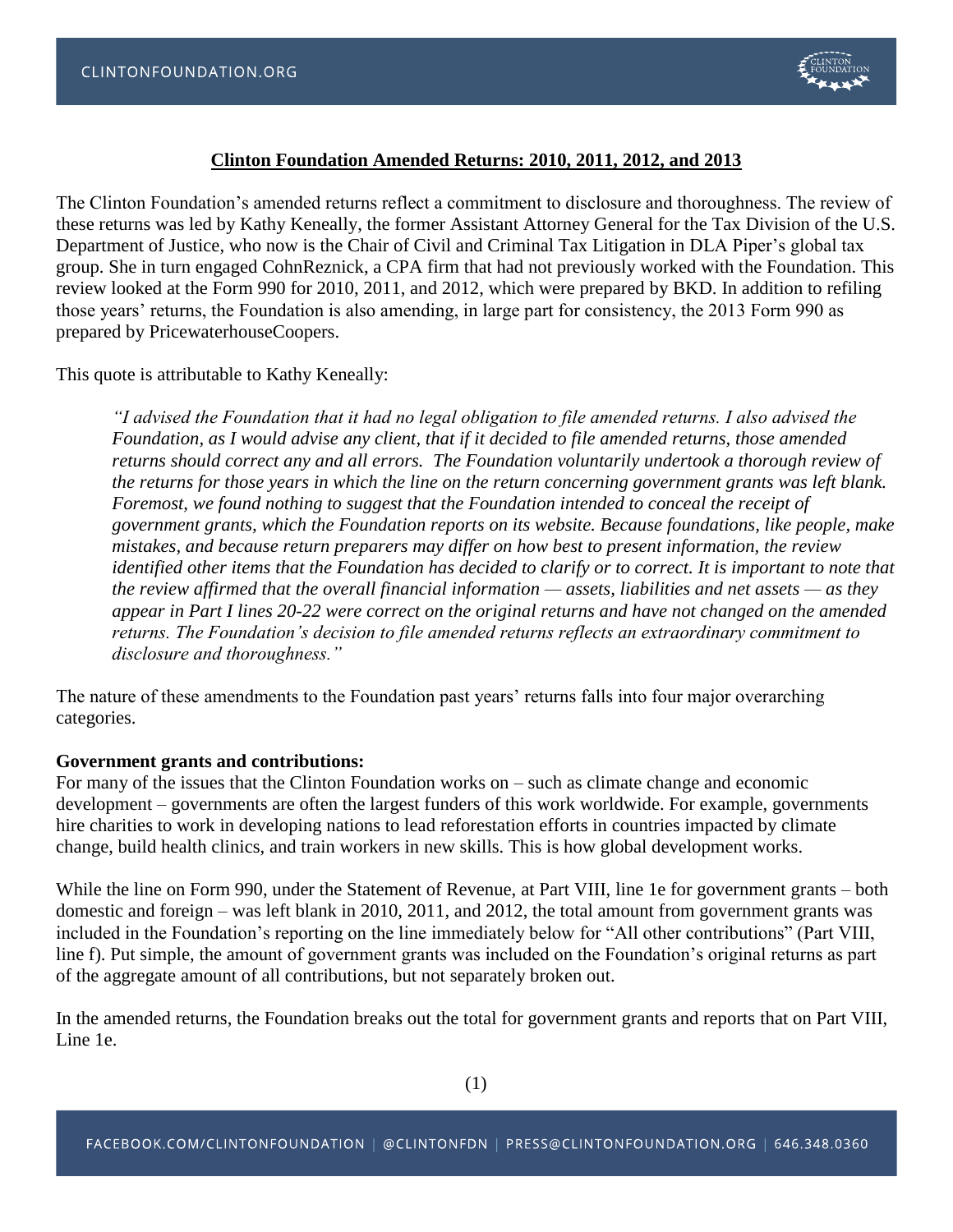Government grants and contributions for the Foundation were voluntarily disclosed on the Foundation's website, and many of these grants have been covered by the press.

# **Revenue from speeches:**

President Clinton, Secretary Clinton, and Chelsea Clinton have supported the Foundation by giving speeches on its behalf. In 2010, 2011, and 2012, this funding was listed under the statement of revenue as part of other charitable contributions. The 2013 return reported speech fees as income—specifically part of "miscellaneous revenue." The Foundation has amended its 2013 return to specifically break this out on a separate line as "speech revenue."

The Foundation's amended returns reflect the conclusion that information on the 2013 return is consistent with contracts with the speech host, which present the engagement as a fee-for-service. Consistent with this treatment as a fee-for-service and not a donation, the Foundation did not send any donor acknowledgement letters to these speech hosts. The amended 2010, 2011, and 2012 returns reflect this approach.

The amended returns use an open line under "miscellaneous revenue" that allows the Foundation to break these payments out and specifically identify them as "speech revenue" on Part VIII, Line 11 of Form 990. This amendment reflects the Foundation's conclusion that for the sake of transparency and disclosure, this information should be broken out and reported consistently.

The amount the Foundation is reporting as fees from speeches is unchanged. All of these speeches are listed on the Foundation's website, and updated quarterly.

## **Changes to Schedule B:**

Upon review of Schedule B, mistakes were discovered that included errors in the amount of donations and some omissions.

Some of these changes led to the listing of additional donors. In several cases because the speech fees were moved from contributions to other income, therefore decreasing the two percent threshold for reporting on this schedule. Some were the result of other mistakes that have been corrected.

All contributions were previously accounted for as revenue on other parts of the Form 990. In addition, all of the donors now added to Schedule B had previously been disclosed on the Foundation's website.

Again, these changes to Schedule B do not have an impact on the overall financial status of the Foundation as reported on Part I, Lines 20 to 22.

## **Listing of related entities:**

The last category of major amendments to the returns is the listing of related entities. As the Clinton Foundation engages in philanthropic work around the world, it has set up and invested in entities that help it do work on the ground. When a foundation engages in activities in certain countries, it is required to work through an entity established in that country.

(2)